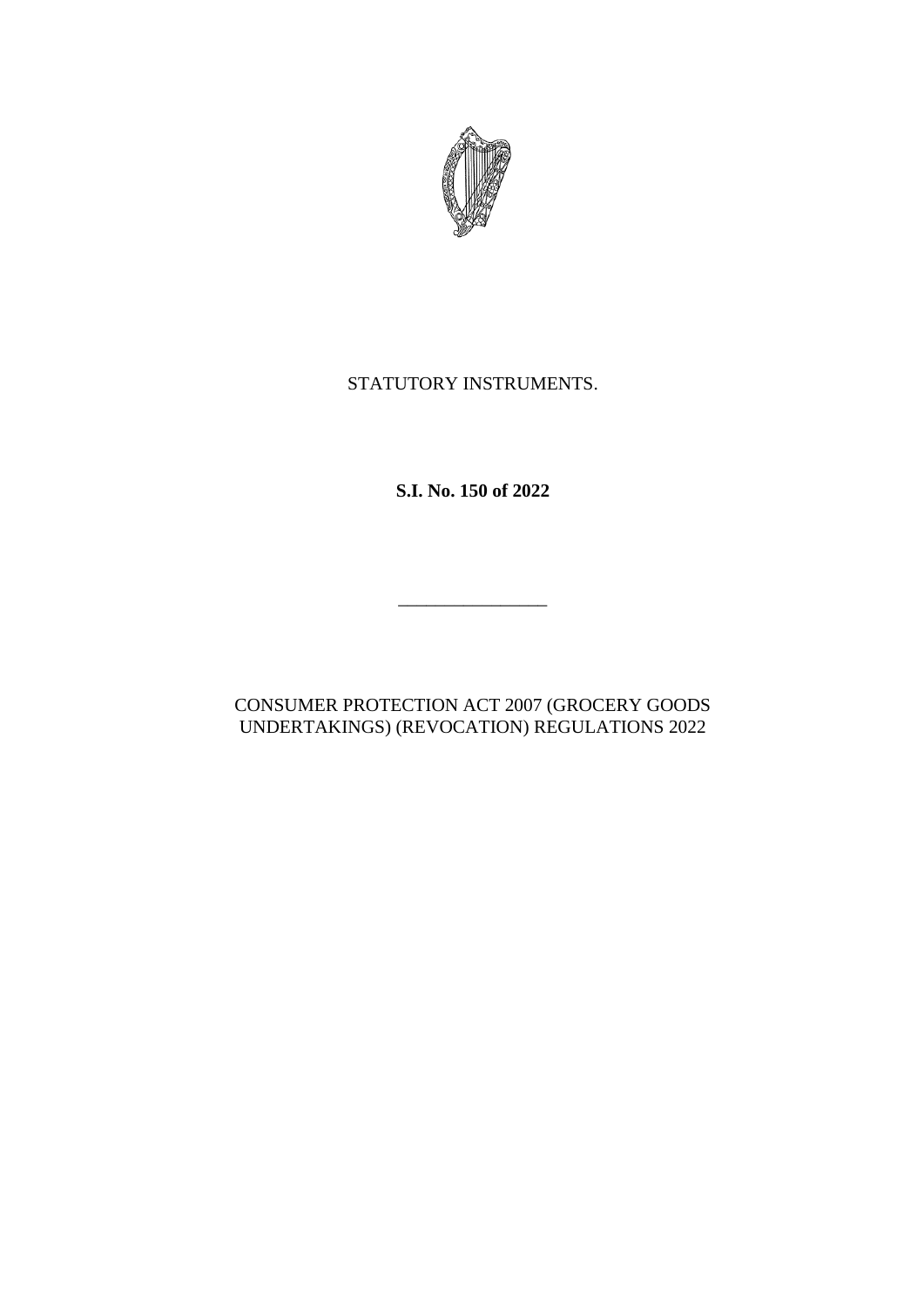### S.I. No. 150 of 2022

### CONSUMER PROTECTION ACT 2007 (GROCERY GOODS UNDERTAKINGS) (REVOCATION) REGULATIONS 2022

I, ROBERT TROY, Minister of State at the Department of Enterprise, Trade and Employment, in exercise of the powers conferred on me by section 3 of the Consumer Protection Act 2007 [\(No. 19 of 2007\)](https://www.irishstatutebook.ie/eli/2007/act/19/enacted/en/html) and regulation 2(a) of the Enterprise, Trade and Employment (Delegation of Ministerial Functions) (No. 2) Order 2020 [\(S.I. No. 580 of 2020\)](https://www.irishstatutebook.ie/eli/2020/si/580/made/en/print), hereby make the following regulations:

1. These Regulations may be cited as the Consumer Protection Act 2007 (Grocery Goods Undertakings) (Revocation) Regulations 2022.

2. These Regulations shall come into operation on the 1<sup>st</sup> day of April 2022.

3. The following Regulations are revoked:

Consumer Protection Act 2007 (Grocery Goods Undertakings) Regulations 2016 [\(S.I. No. 35 of 2016\)](https://www.irishstatutebook.ie/eli/2016/si/35/made/en/print).

> GIVEN under my hand, 30 March 2022

ROBERT TROY, Minister of State at the Department of Enterprise, Trade and Employment.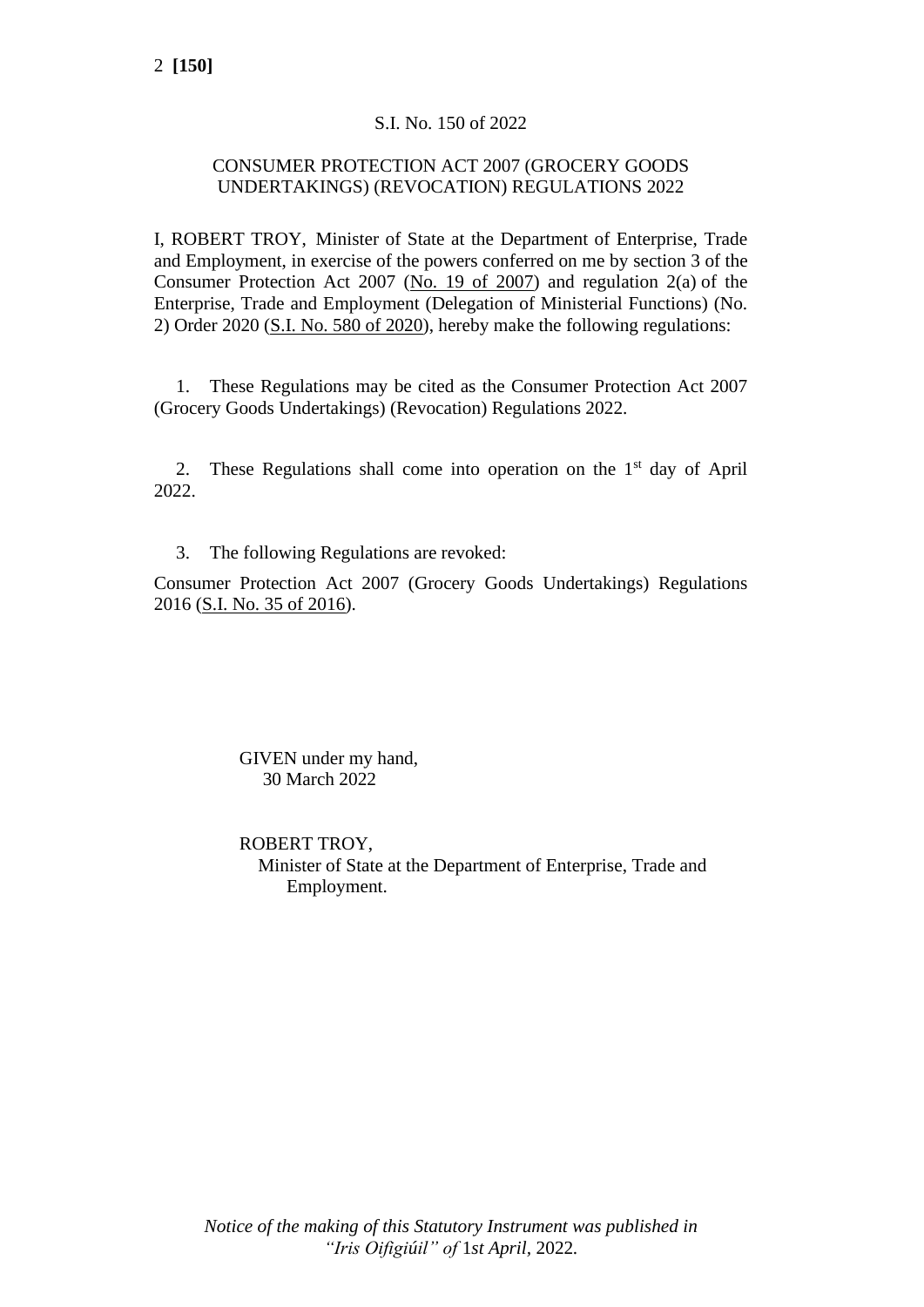#### EXPLANATORY NOTE

## (*This note is not part of the Instrument and does not purport to be a legal interpretation*.)

These Regulations revoke the Consumer Protection Act 2007 (Grocery Goods Undertakings) Regulations 2016 (S.I. No. 35 of 2016).